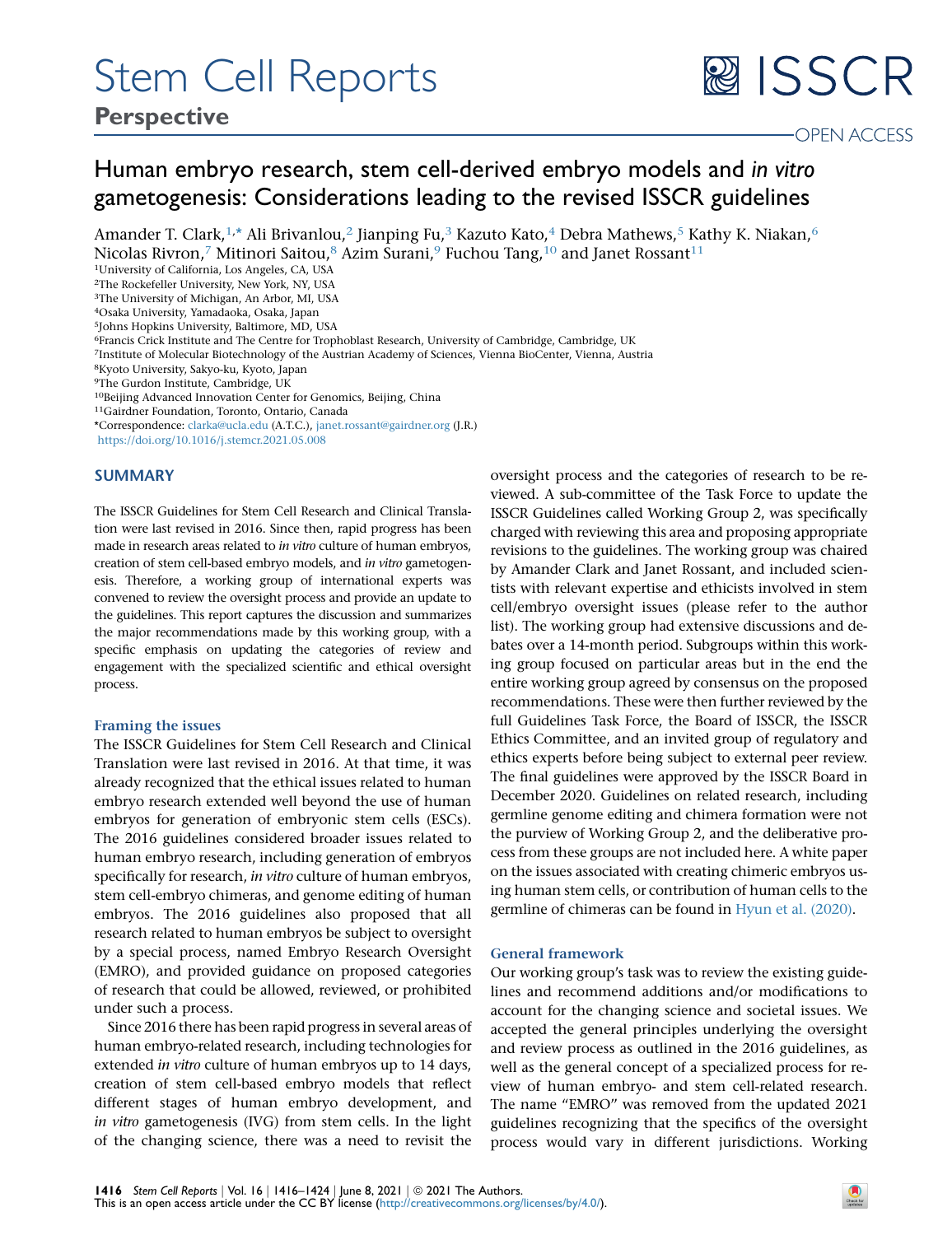Group 2 focused on the proposed review categories and the types of research that should fall under each heading.

The 2016 guidelines had three categories of review; the new guidelines divide two of these categories, to provide clearer delineation of the different levels of review.

2016 Category 1: Exempt from review

New Category 1A: Exempt from review

New Category 1B: Reportable to an oversight process but normally exempt from review

2016 Category 2: Requires review; category is unchanged although the areas of research under this heading have increased

2016 Category 3: Prohibited research activities

New Category 3A: Research activities currently not permitted

New Category 3B: Prohibited research activities

The rationale for these changes, as well as the areas of research that would fall into the different categories are described in more detail in the following sections. It is important to note up front that the culture of human embryos or organized embryo-like structures beyond 14 days, or formation of the primitive streak, whichever occurs first (herein referred to as the "14-day rule"), has been removed from category 3, prohibited activities. This was the subject of many levels of discussion, debate, and consultation over many months. While recognizing that human embryo culture beyond 14 days is prohibited by law or regulation in many jurisdictions, the committee felt that this is an area where a blanket prohibition could inhibit important research directions. The scientific, ethical, and regulatory background to this recommendation is discussed further in later sections.

#### The decision to update the categories of scientific and ethical review

The decision of the committee to update the laboratory science covered by the different categories reflects not only the changing landscape of stem cell research but also the challenge in defining the concept of ''organismal potential,'' which was previously proposed as a parameter in reviewing research activities in category 2 or assigning the research to category 3. Furthermore, the committee considered the concept of ''time'' as part of the 14-day rule to be of limited value when considering the new stem cell-based embryo models given that fertilization is not the starting point to generate a model of the human embryo.

In the case of human stem cell-based embryo models, rather than ''organismal potential'' we instead proposed a grading of ethical and scientific oversight based on the degree of integration. This is because some embryo models mimic only specific aspects/tissues of human embryo development (non-integrated models), whereas others are designed to model the integrated development of the entire early human conceptus. The models in the first category do not have any reasonable expectations of specifying additional cell types that would result in formation of an integrated embryo model. In contrast, models in the second category might manifest the ability to undergo further integrated development when cultured for additional time in vitro. Therefore, the more integrated the model, the higher the ethical oversight. The committee updated the glossary to define the concepts of an integrated versus non-integrated model of human embryo development.

Based on these discussions, some examples of research activities that should now be considered under the updated categories of review are as follows. For additional examples, please refer to the updated guidelines (ISSCR.org/guidelines).

**Category 1A:** Research that is permissible after review under existing mandates and/or committees and determined to be exempt from the specialized oversight process. For example:

a. Research with human pluripotent stem cell lines that is confined to cell culture and/or involve routine research practices, such as assays of in vitro differentiation and teratoma formation.

Category 1B: Research that is reportable to the oversight process but not normally subject to further review, at the discretion of the appropriate committee and/or local policy. Some examples include:

- a. Research that entails the in vitro formation of human stem cell-based embryo models that are not intended to represent the integrated development of the entire embryo.
- b. Research on IVG from cells, including genetically modified pluripotent stem cells, which does not involve attempts at fertilization and the generation of embryos.

Category 2: Forms of research with embryos and embryo models that are permissible only after review and approval through a specialized scientific and ethics review process. Some examples include:

- a. Research involving the in vitro culture of human embryos where embryos are maintained in culture until the formation of the primitive streak or 14 days, whichever occurs first.
- b. Generation of stem cell-based embryo models that represent the integrated development of the entire embryo, including its extra-embryonic membranes. These integrated stem cell-based embryo models should be maintained in culture for the minimum time necessary to achieve the scientific objective.
- c. Research that generates human gametes from any progenitor cell type in vitro, when this entails performing studies of fertilization that produce human zygotes and embryos.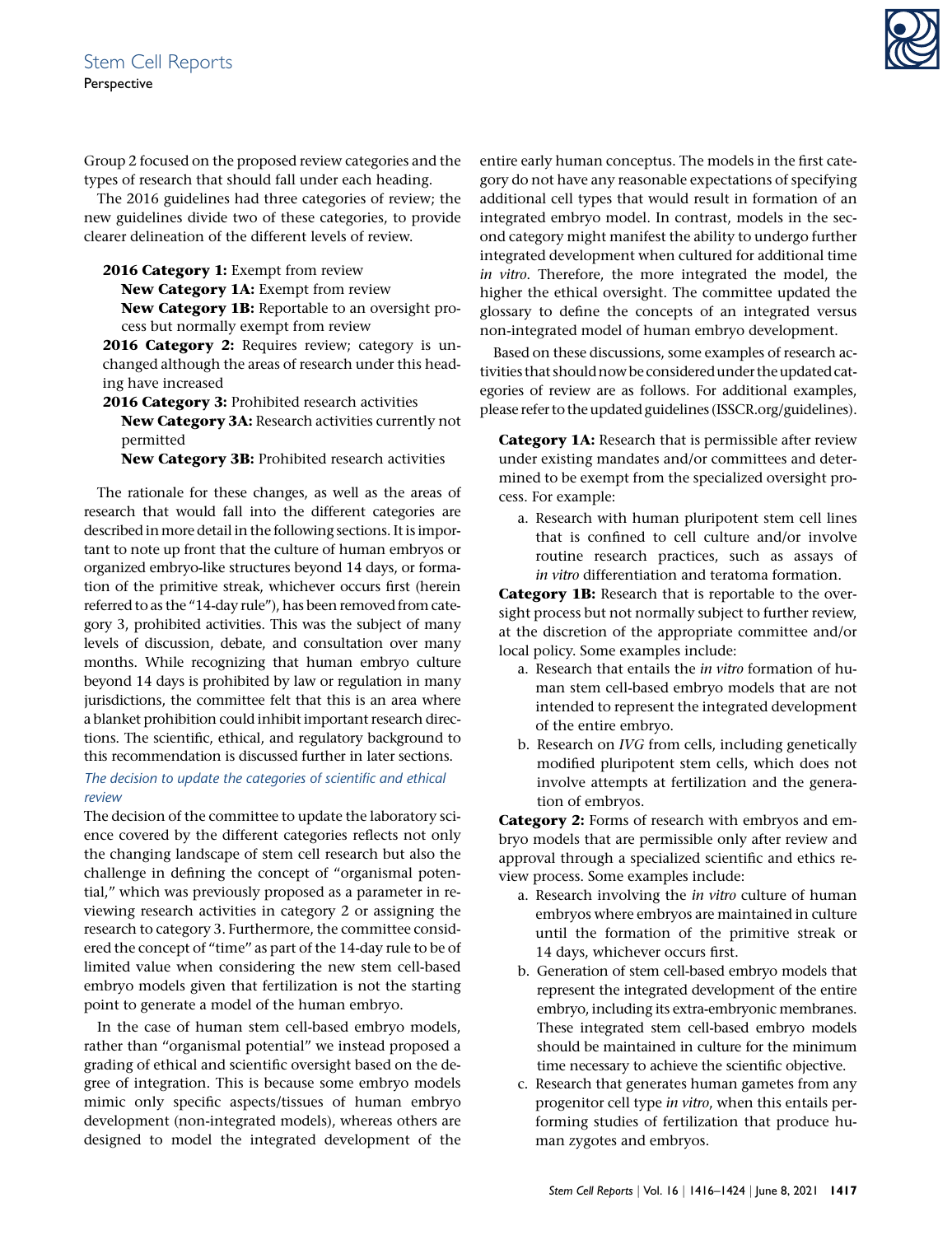

Category 3A: Research activities currently not permitted. Research under this category should not be pursued at this time because the approaches are currently unsafe or raise unresolved ethical issues. Some examples include:

- a. The use of human gametes differentiated from human stem cells for the purposes of fertilization and human reproduction.
- b. Research in which human embryos that have undergone modification of their nuclear genome are transferred into or gestated in a human uterus.

Category 3B: Prohibited research activities. Research under this category should not be pursued because of broad international consensus that such experiments lack a compelling scientific rationale and are widely considered to be unethical. Such research includes:

- a. Transfer of human stem cell-based embryo models to the uterus of either a human or animal host.
- b. Research in which animal chimeras incorporating human cells with the potential to form human gametes are bred to each other.
- c. Transfer of a human embryo(s), irrespective of its origins, to an animal uterus.

In addition to the expanded interest and activity of research using stem cell-based embryo models, the committee also recognized that significant progress has been made with the differentiation of human stem cells and germ cells toward IVG. In the updated guidelines, the committee proposes that IVG should be subject to category 1A and category 1B. However, the formation of embryos after fertilization (or parthenogenesis) of IVG-derived gametes, should require full review under category 2. The use of human gametes differentiated from stem cells for the purposes of human reproduction currently falls under a prohibited activity, category 3A, as the committee decided that safety issues around this technology remain to be resolved. In the following sections, the committee's deliberations around human embryo models, working with human embryos in culture and the relevance of the 14-day rule, as well as IVG will be discussed.

#### Human embryo models

#### Terminology of embryo models

Over the last few years, human pluripotent stem cells cultured in vitro have demonstrated a capacity to spontaneously organize into structures resembling aspects of the developing early embryo. Because these human embryo models can be formed in large numbers and modified either genetically or physically with greater versatility as compared with human embryos, they represent powerful in vitro assays to understand human embryogenesis and early pregnancy loss. These embryo models do not arise

<span id="page-2-0"></span>Table 1. Definitions of embryos and human stem cell-based embryo models, including categories under which each embryo type are reviewed

| Embryo type                                             | <b>Definition</b>                                                                                                                                                                 | <b>Category of review</b>                                        |
|---------------------------------------------------------|-----------------------------------------------------------------------------------------------------------------------------------------------------------------------------------|------------------------------------------------------------------|
| Human embryo                                            | formed by fertilization<br>of a human oocyte by<br>a human sperm,<br>including an oocyte<br>and/or sperm<br>generated by IVG                                                      | category 2                                                       |
| Parthenogenetic<br>human embryo                         | formed without<br>the contribution<br>of human sperm                                                                                                                              | category 2                                                       |
| Nuclear transfer<br>human embryo                        | formed by the<br>enucleation of the<br>human oocyte and<br>replacement of the<br>nuclear genome by<br>nuclear transfer                                                            | category 2 for in<br>vitro, category 3B<br>for in vivo gestation |
| Integrated stem<br>cell-based human<br>embryo model     | contain the relevant<br>embryonic and extra-<br>embryonic cell types<br>and could potentially<br>achieve sufficient<br>complexity to undergo<br>further integrated<br>development | category 2                                                       |
| Non-integrated stem<br>cell-based human<br>embryo model | mimic specific<br>aspects/tissues of<br>human embryo<br>development                                                                                                               | category 1B                                                      |
| Chimeric embryo<br>(not considered a<br>human embryo)   | formed by transferring<br>human cells into a non-<br>human embryo followed<br>by culture in vitro                                                                                 | category 1B                                                      |

from fertilization or nuclear transfer, they mimic a short developmental window (typically a few days), and in some cases only mimic specific aspects/tissues of human embryo development. As such, stem cell-based embryo models should not be considered equivalent to human embryos under most legislation ([Table 1\)](#page-2-0). Considering the proportionality (balancing the benefits and harms) and subsidiarity (pursuing goals using the morally least problematic means) of human embryo research, the committee recognized that embryo models are an ethical alternative to the use of embryos for in vitro research. The revised guidelines have incorporated these embryo models under existing ethical frameworks so as to ensure that research advances in agreement with ethical and societal goals [\(Pereira](#page-7-0) [Daoud et al., 2020](#page-7-0); [Hyun et al., 2020](#page-6-0); [Rivron et al., 2018a](#page-7-1); [Sawai et al., 2020](#page-7-2)).

In addition, to best reflect the state and the envisioned applications of these structures made from stem cells, the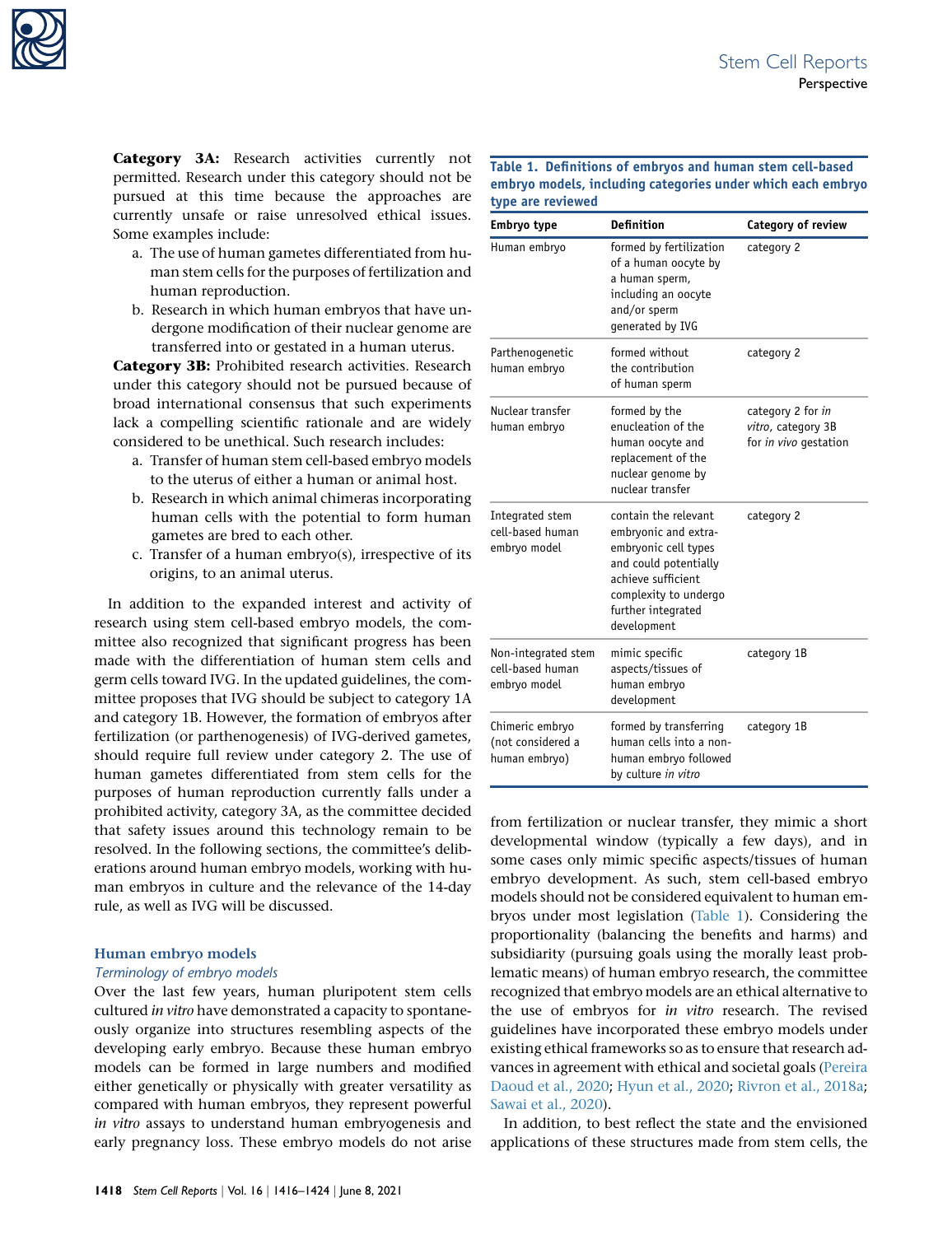use of the umbrella term "embryo model" or "stem cellbased embryo model'' is encouraged, while the use of the term ''synthetic embryo'' or ''artificial embryo'' or ''embryoids'' should be avoided. Furthermore, the establishment of a terminology precisely reflecting the degree of integration and the type of model is encouraged (e.g., post-implantation amniotic sac embryoid [PACE] [\[Zheng et al., 2019](#page-8-0)], blastoid [\[Rivron et al., 2018a](#page-7-1)]).

#### Integrated versus non-integrated embryo models

Here, we propose a classification of human embryo models with the aim of guiding the decisions of the scientific and ethical oversight process. The non-integrated embryo models will be models that mimic only specific aspects/tissues of human embryo development and often do not have any associated extra-embryonic membranes. These non-integrated embryo models are reportable but not normally subject to further review (category 1B). In contrast, the integrated embryo models which contain the relevant embryonic and extra-embryonic cell types and could potentially achieve the complexity where they might realistically manifest the ability to undergo further integrated development if cultured for additional time in vitro should be subjected to a full specialized review (category 2). Given that the stem cell-based embryo models are not considered equivalent to human embryos under most legislation (as described in detail above), the decision was made that the integrated embryo models should not be subject to the restrictions of the 14-day rule. In addition, for both ethical and safety reasons, transferring any human embryo model into the uterus of a living animal or human is prohibited (category 3B).

#### Examples and potential applications

By recapitulating in vitro early human embryonic events, the use of human embryo models for scientific discovery opens ethical alternatives to addressing important biomedical problems. For example, in the next decade, non-integrated human embryo models are likely to model specific events that occur during the first few months of human embryo development, including gastrulation, body axis formation, and somitogenesis, thus allowing the investigation of numerous aspects of embryogenesis-related pregnancy problems and genetically inherited defects. Furthermore, the non-integrated embryo models are likely to help researchers to gain basic knowledge of the specific molecular and cellular events associated with genome mutations associated with developmental origins of disease. They should also guide drug discovery and biomedical strategies aiming at managing genetic diseases or forming or regenerating complex organs for regenerative medicine. Examples of such models include human pluripotent stem cells grown on micropatterned two-dimensional surfaces with confined geometry [\(Warmflash et al., 2014](#page-7-3)), gastruloids ([Moris et al.,](#page-7-4) [2020](#page-7-4); [van den Brink et al., 2014](#page-7-5)), PACE [\(Zheng et al.,](#page-8-0) [2019](#page-8-0)), or neuruloids [\(Haremaki et al., 2019](#page-6-1)).



Stem cell-derived blastoids that mimic the blastocyst stage of development have been produced in the mouse [\(Kime et al., 2019](#page-7-6); [Li et al., 2019;](#page-7-7) [Rivron et al., 2018b;](#page-7-8) [Sozen](#page-7-9) [et al., 2019\)](#page-7-9) and very recently in the human ([Liu et al.,](#page-7-10) [2021;](#page-7-10) [Yanagida et al., 2021;](#page-8-1) [Yu et al., 2021](#page-8-2)). In the next decade, such integrated human embryo models are likely to progress from the blastocyst equivalent stage through the steps of early post-implantation development, including human primitive streak formation, gastrulation, formation of the embryonic germlayers, and specification of primordial germ cells (PGCs) thus allowing the study of numerous processes that require interactions between the embryonic and extra-embryonic tissues. Integrated embryo models are likely to guide drug discovery and biomedical strategies aiming at managing early pregnancy to address global health issues, such as infertility as a consequence of unexplained early pregnancy loss, development of new nonhormonal contraception technologies, or formulation of new culture conditions that could be used to improve in vitro fertilization (IVF) culture media.

#### Working with human embryos in culture, and the relevance of the 14-day rule today Deliberation process

Recent technological advances now allow in vitro culture of human embryos for up to 14 days [\(Deglincerti et al., 2016;](#page-6-2) [Shahbazi et al., 2016](#page-7-11)). These studies and others that followed have unveiled some molecular and cellular events that occur at post-attachment stages of human embryonic development, the discovery of species-specific attributes of early embryo development and have highlighted the limitation of using model organisms in extrapolating information to human embryogenesis ([Gerri et al., 2020\)](#page-6-3). For example, the existence of a species-specific yolk sac trophectoderm tissue in human embryos could not have been extrapolated from model systems, such as the mouse [\(Deglincerti et al., 2016](#page-6-2)). Similarly, while studies in nonhuman primates show close comparators with human development ([Nakamura et al., 2017](#page-7-12); [Sasaki et al., 2016\)](#page-7-13), equivalence to humans should not be assumed. It has been reported that non-human primate embryos have been successfully cultured up to 21 days, including through the gastrulation period [\(Ma et al., 2019](#page-7-14); [Niu](#page-7-15) [et al., 2019](#page-7-15)), suggesting that it should be technically feasible to successfully culture human embryos beyond 14 days.

The 14-day rule has been a broadly adopted limit on the culture of human embryos [\(Matthews and Morali 2020\)](#page-7-16). This "rule" is in many cases not legally binding and instead is an intended acknowledgment of, and compromise with, the range of strongly and deeply held beliefs about the moral status of human embryos across some, but not all cultures and religions—an effort to allow some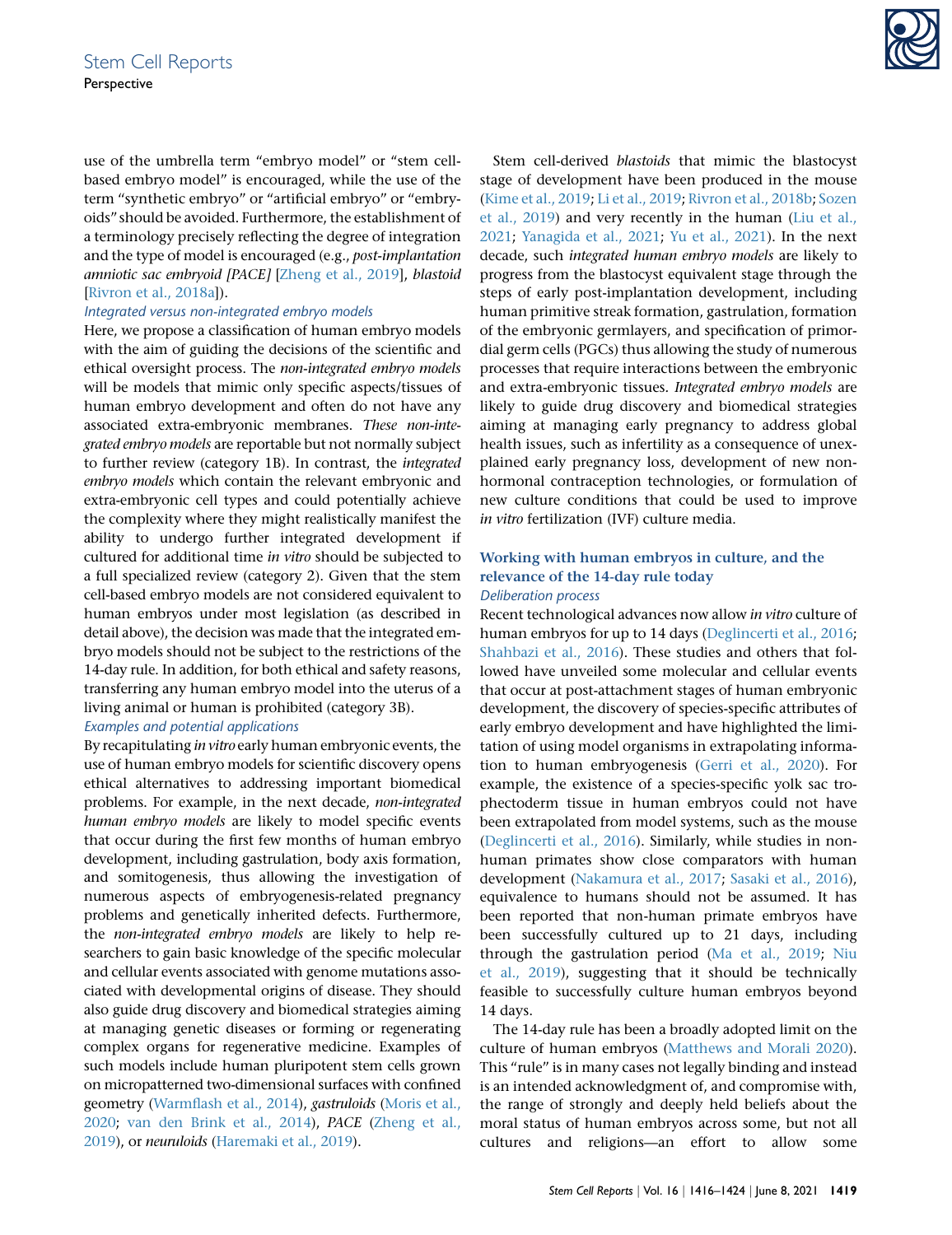

scientifically valuable research to move forward, within societally agreed limits ([Hug, 2006](#page-6-4); [Hyun et al., 2016;](#page-6-5) [War](#page-8-3)[nock, 1984;](#page-8-3) [Williams and Johnson, 2020\)](#page-8-4). Of note, going beyond the 14-day limit never became an active issue until recently, because human embryos could not be kept alive in culture beyond about a week. While the 14-day rule was somewhat arbitrary, it does define a clear developmental window before the body axis and the nervous system begin to form and after which twinning is no longer possible.

Given the technical advances described above, some jurisdictions have begun to reconsider the 14-day rule, motivating the panel to engage in an extensive deliberation about the potential benefits and risks of extending the 14-day rule. The panel was predominantly in favor of extending the redline, although dissenting opinions were also voiced. All of the group ultimately agreed to remove ''culture of human embryos beyond 14 days or primitive streak formation'' from the category of prohibited activity under category 3. Since the ISSCR Guidelines are only reevaluated every 5 years, it was felt that now was the time for the community to engage in meaningful and substantial public communication and deliberations. Given advancements in human embryo culture, and the potential for such research to yield beneficial knowledge that promotes human health and wellbeing, national academies of sciences, academic societies, funders, and regulators should lead public conversations on the scientific significance as well as the societal, moral, and ethical issues of allowing such research. It should not be assumed that the public will necessarily support the extension of the 14 day rule, which was historically an important policy position fostering public trust in research and acknowledging broadly held social values. If such conversations do lead to broad public support for the research within a jurisdiction, and if local policies and regulations permit, embryo culture beyond 14 days and into primitive streak formation and gastrulation could be considered in those jurisdictions for review by the specialized oversight process under category 2. Such a review should carefully consider whether the scientific objective of the research justifies the time in culture beyond 14 days and ensure that only a minimal number of human embryos are used to achieve the research objectives. Established ISSCR Guidelines for research projects aimed at illuminating the events up to 14 days post fertilization or before primitive streak formation will remain the same.

To aid in the ongoing debate, we provide some of the considerations that were aired in the committee deliberations on the 14-day rule. The arguments in favor of maintaining the 14-day rule for the time being are that the second week of embryonic development has only recently become accessible for study, and there is still

much to be learned between 7 and 14 days post fertilization. In addition, the scientific community should demonstrate for the public the value of the original compromise— What has been learned about the first 7 days of human development? and What impact has the knowledge made on clinical care? The scientific community needs to take the time to justify for the public revisiting the previously agreed compromise. Furthermore, the methodologies for culturing human embryos up to 14 days have recently been developed and may require further optimization, for example to consistently maintain a yolk sac cavity. Arguments in favor of extending the limit were largely based on the potential scientific and clinical benefits. There is a considerable gap of knowledge between the first 2 weeks of human development and the fourth week of life; a time that involves high rates of early pregnancy loss, thus making this stage very challenging yet extremely important to study. Preclinical assessment of this developmental stage would be particularly informative for future advances in mitochondrial replacement therapy, IVG, or germline genome editing. There is an increasing need to perform comparative studies of human embryos to stem cellderived embryo models, allowing for the assessment of the fidelity of in vitro stem cell-based embryo model systems. If validated, these embryo model systems can be used in the future instead of human embryos to study the cell and molecular events that occur during and after primitive streak formation. There are also several direct clinical implications to studying human embryos beyond the 14 day rule. Early congenital diseases, and some late-onset diseases ([Gluckman et al., 2008\)](#page-6-6), have their roots in early embryogenesis. Examples include autism ([Miller et al.,](#page-7-17) [2005](#page-7-17)), heart malformation [\(Anderson et al., 1974](#page-6-7)), and neural tube defects ([Greene and Copp, 2014](#page-6-8)). Advances in our understanding of such diseases would require a knowledge of the cellular and molecular events that occur during the development of the nervous system, the heart, and other organs, which would require extending the limits on in vitro culture close to Carnegie stage 12 (day 26–30). In addition, in vitro culture of human embryos would decrease the burden on the experimental use of animals, especially non-human primates. Individuals who donate human preimplantation embryos to research do so following informed consent with counseling available. Donation is nearly uniformly of material that is surplus to IVF treatment, which would be otherwise destroyed, and is often viewed by the donating individual as positively contributing to future clinical improvements.

In summary, the future of human embryo culture beyond 14 days to study gastrulation and post-gastrulation events, such as primitive streak formation, early germ layer development, formation of PGCs, and early organogenesis remains to be determined and will certainly run into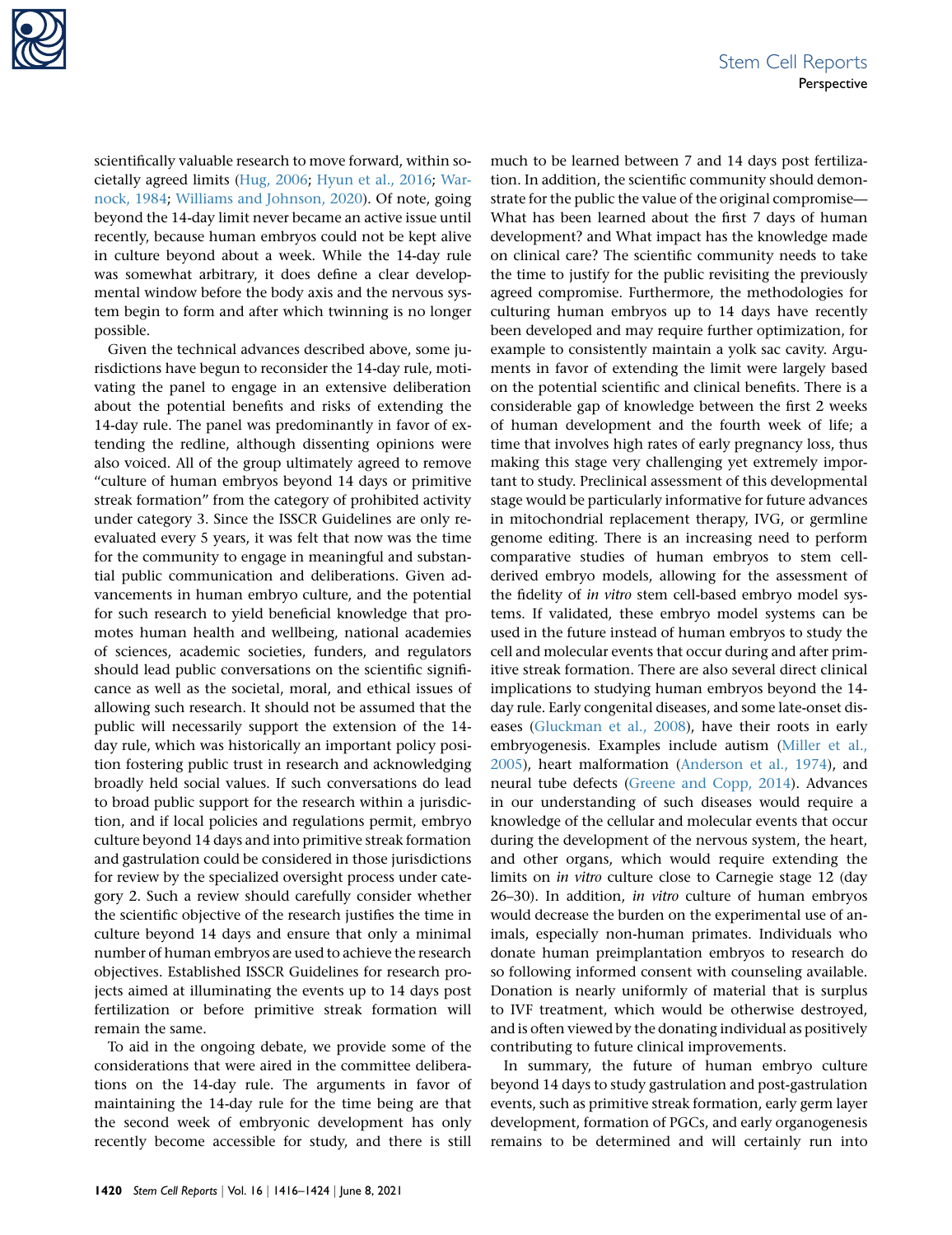different barriers in different jurisdictions. In several countries there is a legal ban on human embryo culture beyond 14 days and there are regulatory restrictions in many others [\(Matthews and Morali, 2020](#page-7-16)).

#### Human IVG—Where to draw the regulatory line today

Generation of gametes in vitro (IVG) from human cells provides the opportunity to study human germ cell development, including the processes of imprint erasure, imprint resetting, and meiosis. Failure to erase and reset imprints can lead to the birth of children with developmental disabilities. Furthermore, aneuploidies arising through meiotic errors can lead to either pregnancy loss or children born with chromosomal conditions leading to morbidity and mortality. Therefore, understanding the process of human germ cell development, including the mechanisms of imprinting and meiosis, are essential to understanding infertility and diseases that impact human reproduction and child health. In this section, the promise of IVG will be highlighted based on work using the mouse. This will be followed by oversight and review considerations for performing IVG with human cells.

The committee's deliberations on IVG focused on the use of human ESCs (hESCs) and human induced pluripotent stem cells (iPSCs) given the recent success using mouse cells [\(Hayashi et al., 2011](#page-6-9), [2012;](#page-6-10) [Ohinata et al., 2009](#page-7-18); [Hikabe](#page-6-11) [et al., 2016](#page-6-11); [Zhou et al., 2016](#page-8-5)). Specifically, IVG with mouse ESCs or iPSCs involves first differentiation into epiblast-like cells followed by a second step of differentiation into primordial germ cell-like cells (PGCLCs). PGCLCs are diploid germ cells with the potential to differentiate into oogonialike cells [\(Hikabe et al., 2016](#page-6-11)) or male germline stem celllike cells (GSCLCs) ([Ishikura et al., 2016\)](#page-7-19) that undergo meiosis to become gametes (oocytes or sperm) when cultured or transplanted into an appropriate niche. Notably IVG to create fertilization-competent oocytes requires a final step of in vitro maturation (IVM) before successful fertilization and the birth of healthy offspring ([Hikabe et al.,](#page-6-11) [2016](#page-6-11)). In addition to starting with ESCs and iPSCs, gametes have also been created in vitro from mouse organ cultures using prenatal ovaries [\(Morohaku et al., 2016\)](#page-7-20); primordial follicle culture followed by IVM ([Eppig and O'Brien, 1996;](#page-6-12) [O'Brien et al., 2003\)](#page-7-21); and culture of neonatal testis tissue fragments ([Sato et al., 2011a,](#page-7-22) [2011b](#page-7-23)). Translating these in vitro technologies to human cells for basic science research on gametogenesis will require appropriate oversight and review under existing mandates and/or committees for procuring and working with human tissues and cells. Using the human IVG-derived gametes for fertilization to create human embryos will require specialized scientific and ethics oversight as detailed below.

Starting with human ESCs and iPSCs, the initial steps of IVG to generate PGCLCs have been widely reported [\(Chen](#page-6-13)



[et al., 2017](#page-6-13); [Irie et al., 2015](#page-6-14); [Sasaki et al., 2015\)](#page-7-24). In addition, human PGCLCs have the capacity to differentiate into human oogonia-like cells and oocytes [\(Yamashiro et al.,](#page-8-6) [2018\)](#page-8-6). However, the creation of ovarian follicles containing oocytes equivalent to those found in the adult human ovary remains to be achieved. Furthermore, the differentiation of GSCLCs or sperm from human cells has not been documented. IVG with immature human follicles isolated from the ovary (also called in vitro growth) before IVM is an active area of research. Safety concerns using IVG of follicles before IVM should also be considered as this is a critical window when imprints are re-established and meiosis resumes ([Telfer, 2019](#page-7-25)). Together, these studies indicate that IVG with human cells is promising technology for restoring fertility. Yet a broad societal discussion is still needed, particularly when beginning with human pluripotent stem cells.

Based on this background, the committee recommended that basic research on human IVG without experiments designed to fertilize the resulting gametes should be permissible as a category 1B research activity. Although expected to be rare, it is theoretically feasible that under some circumstances parthenogenetic embryos may spontaneously develop from gametes produced by IVG. Given this, it is suggested that investigators report the creation of IVGderived parthenogenetic embryos to a specialized scientific and ethics oversight process. This will enable review of the project and a determination as to whether future research should remain category 1B or comprehensively reviewed under category 2.

For scientists engaging in IVG with 46, XX or 46, XY cells where the research project involves IVM and fertilizing gametes to create human IVG-derived embryos, this research is permissible provided that embryos are maintained in vitro only. Such research must be reviewed under category 2 by a specialized scientific and ethics oversight process. Examples of permissible experiments could include the study of IVG-derived embryos up to 14 days post fertilization or formation of the primitive streak, whichever occurs first, or the derivation of cell lines from IVG-derived embryos. Experiments designed to transfer an IVG-derived human embryo into the uterus of a nonhuman animal host should not be pursued at all. Such experiments would be considered a category 3B activity because of broad international consensus that such experiments lack a compelling scientific rationale and are widely considered to be unethical. Similarly, research into which animal chimeras incorporating human cells with the potential to form human gametes are bred to each other is also considered a category 3B activity.

Finally, there is no compelling scientific evidence that IVG is currently safe for use in human reproduction, particularly when starting with hESCs, iPSCs, or iPSC derivatives,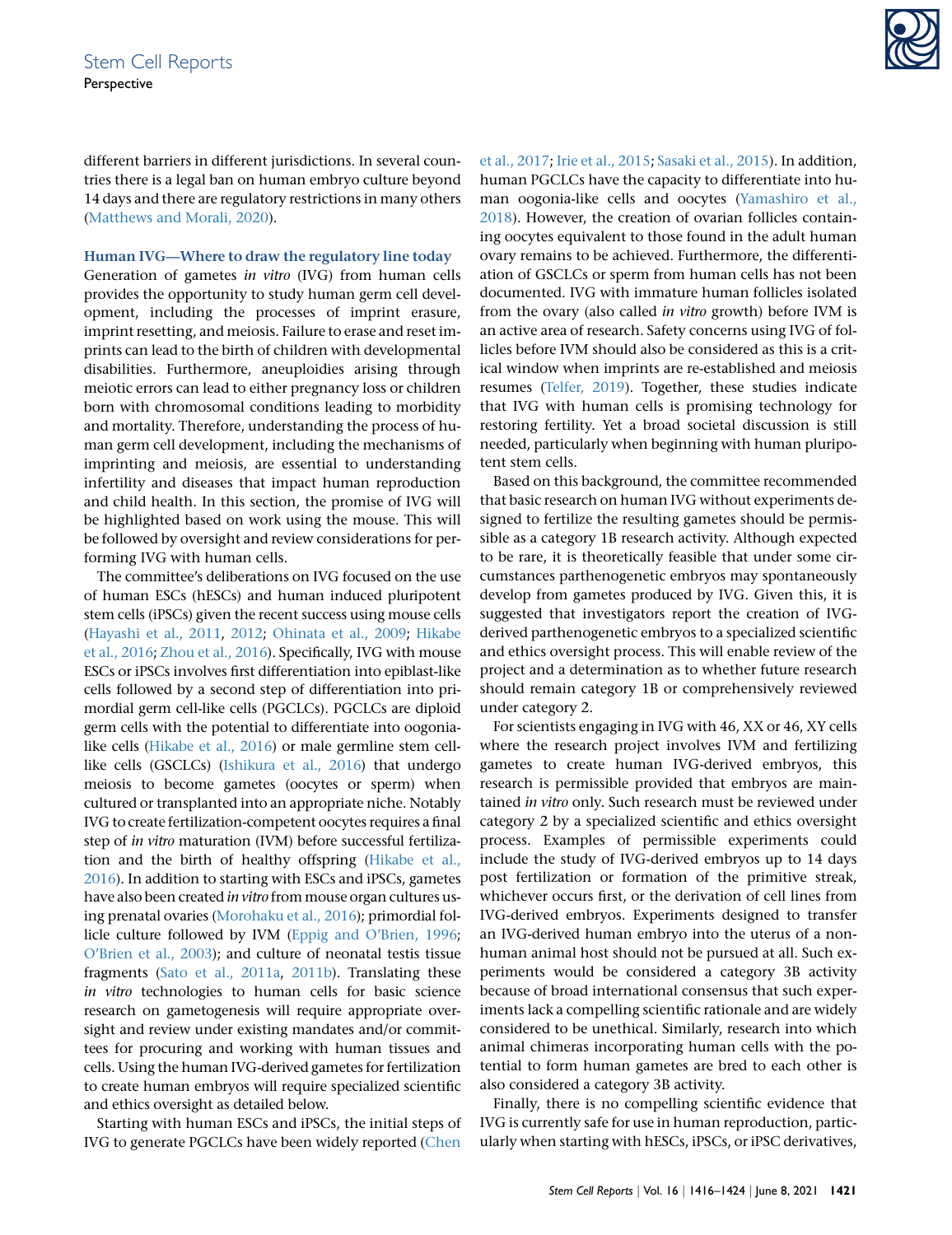

including PGCLCs, oogonia- or oocyte-like cells, or GSCLCs. This is because of unresolved issues related to epigenetic and genetic abnormalities of the resulting gametes, particularly given that the mouse oocytes and mouse GSCLCs derived from stem cells are reported to be of lower quality than their in vivo counterparts [\(Hikabe et al., 2016](#page-6-11); [Ishikura et al., 2016](#page-7-19)). Therefore, it was recommended that IVG for human reproductive purposes be categorized as a currently prohibited research activity until safety and ethical issues are resolved (category 3A). It was recognized that this technology will have the potential for use in human reproduction once safety and efficacy is proven, with the most promising approach likely to be IVG from immature follicles collected and frozen as part of fertility preservation before cancer treatment or sterility-inducing bone marrow transplants [\(Medicine, 2019\)](#page-7-26). Furthermore, IVG and IVM to create sperm from pre-pubertal tissue may not be far behind.

In summary, the 2021 ISSCR Guidelines were updated to include a new regulatory and ethical framework for the oversight of IVG research and the creation of human embryos after IVG. This new framework recognizes the importance of IVG to generate basic science knowledge on the cell and molecular regulation of human germ cell development and human reproduction. In addition, by creating category 3A, the updated guidelines leave open the possibly that IVG could be used in the future to treat infertility if proven safe and remaining ethical issues are resolved.

#### **Conclusion**

While recognizing that science moves faster than any set of guidelines and regulations can possibly respond, we hope that the ISSCR 2021 guidelines (ISSCR.org/guidelines) on human embryo research are flexible and far-sighted enough to provide the international community with some thoughtful guidance in considering and reviewing new and important areas of research.

#### CONFLICTS OF INTEREST

Amander T. Clark is a board member of the ISSCR and a Scientific Advisory Board member of the Tepper Foundation.

Ali Brivanlou is a co-founder or OvaNova Inc., as well as a cofounder of Rumi Scientific Inc.

Debra Mathews is a member of the Maryland Stem Cell Research Commission and a paid Academic Collaborator of the National Academy of Medicine's Committee on Emerging Science, Technology, and Innovation in Health and Medicine.

Nicolas Rivron is an inventor on two patents describing the blastoid technology (EP2986711 and EP21151455.9). He has received funding from the European Research Council (ERC) under the European Union's Horizon 2020 Research and Innovation Program ERC-Co grant agreement no. 101002317.

Mitinori Saitou is an inventor on patent applications relating to the induction of germ cells from PSCs filed by Kyoto University.

Janet Rossant is a member of the Board of Directors of Notch Therapeutics; a member of the editorial board of Stem Cell Reports; and a member of the editorial board of Cell Stem Cell.

#### **REFERENCES**

<span id="page-6-7"></span>[Anderson, R.H., Wilkinson, J.L., Arnold, R., and Lubkiewicz, K.](http://refhub.elsevier.com/S2213-6711(21)00259-9/sref1) [\(1974\). Morphogenesis of bulboventricular malformations. I.](http://refhub.elsevier.com/S2213-6711(21)00259-9/sref1) [Consideration of embryogenesis in the normal heart. Br. Heart J.](http://refhub.elsevier.com/S2213-6711(21)00259-9/sref1) 36[, 242–255.](http://refhub.elsevier.com/S2213-6711(21)00259-9/sref1)

<span id="page-6-13"></span>[Chen, D., Liu, W., Lukianchikov, A., Hancock, G., Zimmerman, J.,](http://refhub.elsevier.com/S2213-6711(21)00259-9/sref2) [Lowe, M., Lim, R., Galic, Z., Irie, N., MA, S., et al. \(2017\). Germline](http://refhub.elsevier.com/S2213-6711(21)00259-9/sref2) [competency of human embryonic stem cells depends on eomeso](http://refhub.elsevier.com/S2213-6711(21)00259-9/sref2)[dermin. BOR](http://refhub.elsevier.com/S2213-6711(21)00259-9/sref2) 97, 850–861.

<span id="page-6-2"></span>[Deglincerti, A., Croft, G.F., Pietila, L.N., Zernicka-Goetz, M., Siggia,](http://refhub.elsevier.com/S2213-6711(21)00259-9/sref3) [E.D., and Brivanlou, A.H. \(2016\). Self-organization of the in vitro](http://refhub.elsevier.com/S2213-6711(21)00259-9/sref3) [attached human embryo. Nature](http://refhub.elsevier.com/S2213-6711(21)00259-9/sref3) 533, 251–254.

<span id="page-6-12"></span>[Eppig, J.J., and O'Brien, M.J. \(1996\). Development in vitro of](http://refhub.elsevier.com/S2213-6711(21)00259-9/sref4) [mouse oocytes from primordial follicles. Biol. Reprod.](http://refhub.elsevier.com/S2213-6711(21)00259-9/sref4) 54, 197– [207.](http://refhub.elsevier.com/S2213-6711(21)00259-9/sref4)

<span id="page-6-3"></span>[Gerri, C., Menchero, S., Mahadevaiah, S.K., Turner, J.M.A., and](http://refhub.elsevier.com/S2213-6711(21)00259-9/sref5) [Niakan, K.K. \(2020\). Human embryogenesis: a comparative](http://refhub.elsevier.com/S2213-6711(21)00259-9/sref5) [perspective. Annu. Rev. Cell Dev. Biol.](http://refhub.elsevier.com/S2213-6711(21)00259-9/sref5) 36, 411–440.

<span id="page-6-6"></span>[Gluckman, P.D., Hanson, M.A., Cooper, C., and Thornburg, K.L.](http://refhub.elsevier.com/S2213-6711(21)00259-9/sref6) [\(2008\). Effect of in utero and early-life conditions on adult health](http://refhub.elsevier.com/S2213-6711(21)00259-9/sref6) [and disease. N. Engl. J. Med.](http://refhub.elsevier.com/S2213-6711(21)00259-9/sref6) 359, 61–73.

<span id="page-6-8"></span>[Greene, N.D., and Copp, A.J. \(2014\). Neural tube defects. Annu.](http://refhub.elsevier.com/S2213-6711(21)00259-9/sref7) [Rev. Neurosci.](http://refhub.elsevier.com/S2213-6711(21)00259-9/sref7) 37, 221–242.

<span id="page-6-1"></span>[Haremaki, T., Metzger, J.J., Rito, T., Ozair, M.Z., Etoc, F., and Brivan](http://refhub.elsevier.com/S2213-6711(21)00259-9/sref8)[lou, A.H. \(2019\). Self-organizing neuruloids model developmental](http://refhub.elsevier.com/S2213-6711(21)00259-9/sref8) [aspects of Huntington's disease in the ectodermal compartment.](http://refhub.elsevier.com/S2213-6711(21)00259-9/sref8) [Nat. Biotechnol.](http://refhub.elsevier.com/S2213-6711(21)00259-9/sref8) 37, 1198–1208.

<span id="page-6-10"></span>[Hayashi, K., Ogushi, S., Kurimoto, K., Shimamoto, S., Ohta, H., and](http://refhub.elsevier.com/S2213-6711(21)00259-9/sref9) [Saitou, M. \(2012\). Offspring from oocytes derived from in vitro pri](http://refhub.elsevier.com/S2213-6711(21)00259-9/sref9)[mordial germ cell-like cells in mice. Science](http://refhub.elsevier.com/S2213-6711(21)00259-9/sref9) 338, 971–975.

<span id="page-6-9"></span>[Hayashi, K., Ohta, H., Kurimoto, K., Aramaki, S., and Saitou, M.](http://refhub.elsevier.com/S2213-6711(21)00259-9/sref10) [\(2011\). Reconstitution of the mouse germ cell specification](http://refhub.elsevier.com/S2213-6711(21)00259-9/sref10) [pathway in culture by pluripotent stem cells. Cell](http://refhub.elsevier.com/S2213-6711(21)00259-9/sref10) 146, 519–532.

<span id="page-6-11"></span>[Hikabe, O., Hamazaki, N., Nagamatsu, G., Obata, Y., Hirao, Y.,](http://refhub.elsevier.com/S2213-6711(21)00259-9/sref11) [Hamada, N., Shimamoto, S., Imamura, T., Nakashima, K., Saitou,](http://refhub.elsevier.com/S2213-6711(21)00259-9/sref11) [M., et al. \(2016\). Reconstitution in vitro of the entire cycle of the](http://refhub.elsevier.com/S2213-6711(21)00259-9/sref11) [mouse female germ line. Nature](http://refhub.elsevier.com/S2213-6711(21)00259-9/sref11) 539, 299–303.

<span id="page-6-4"></span>[Hug, K. \(2006\). Therapeutic perspectives of human embryonic](http://refhub.elsevier.com/S2213-6711(21)00259-9/sref12) [stem cell research versus the moral status of a human embryo](http://refhub.elsevier.com/S2213-6711(21)00259-9/sref12) [does one have to be compromised for the other? Medicina \(Kau](http://refhub.elsevier.com/S2213-6711(21)00259-9/sref12)nas) 42[, 107–114](http://refhub.elsevier.com/S2213-6711(21)00259-9/sref12).

<span id="page-6-0"></span>[Hyun, I., Munsie, M., Pera, M.F., Rivron, N.C., and Rossant, J.](http://refhub.elsevier.com/S2213-6711(21)00259-9/sref13) [\(2020\). Toward guidelines for research on human embryo models](http://refhub.elsevier.com/S2213-6711(21)00259-9/sref13) [formed from stem cells. Stem Cell Reports](http://refhub.elsevier.com/S2213-6711(21)00259-9/sref13) 14, 169–174.

<span id="page-6-5"></span>[Hyun, I., Wilkerson, A., and Johnston, J. \(2016\). Embryology pol](http://refhub.elsevier.com/S2213-6711(21)00259-9/sref14)[icy: revisit the 14-day rule. Nature](http://refhub.elsevier.com/S2213-6711(21)00259-9/sref14) 533, 169–171.

<span id="page-6-14"></span>[Irie, N., Weinberger, L., Tang, W., Kobayashi, T., Viukov, S., Manor,](http://refhub.elsevier.com/S2213-6711(21)00259-9/sref15) [Y.S., Dietmann, S., Hanna, J., and Surani, M. \(2015\). SOX17 is a](http://refhub.elsevier.com/S2213-6711(21)00259-9/sref15)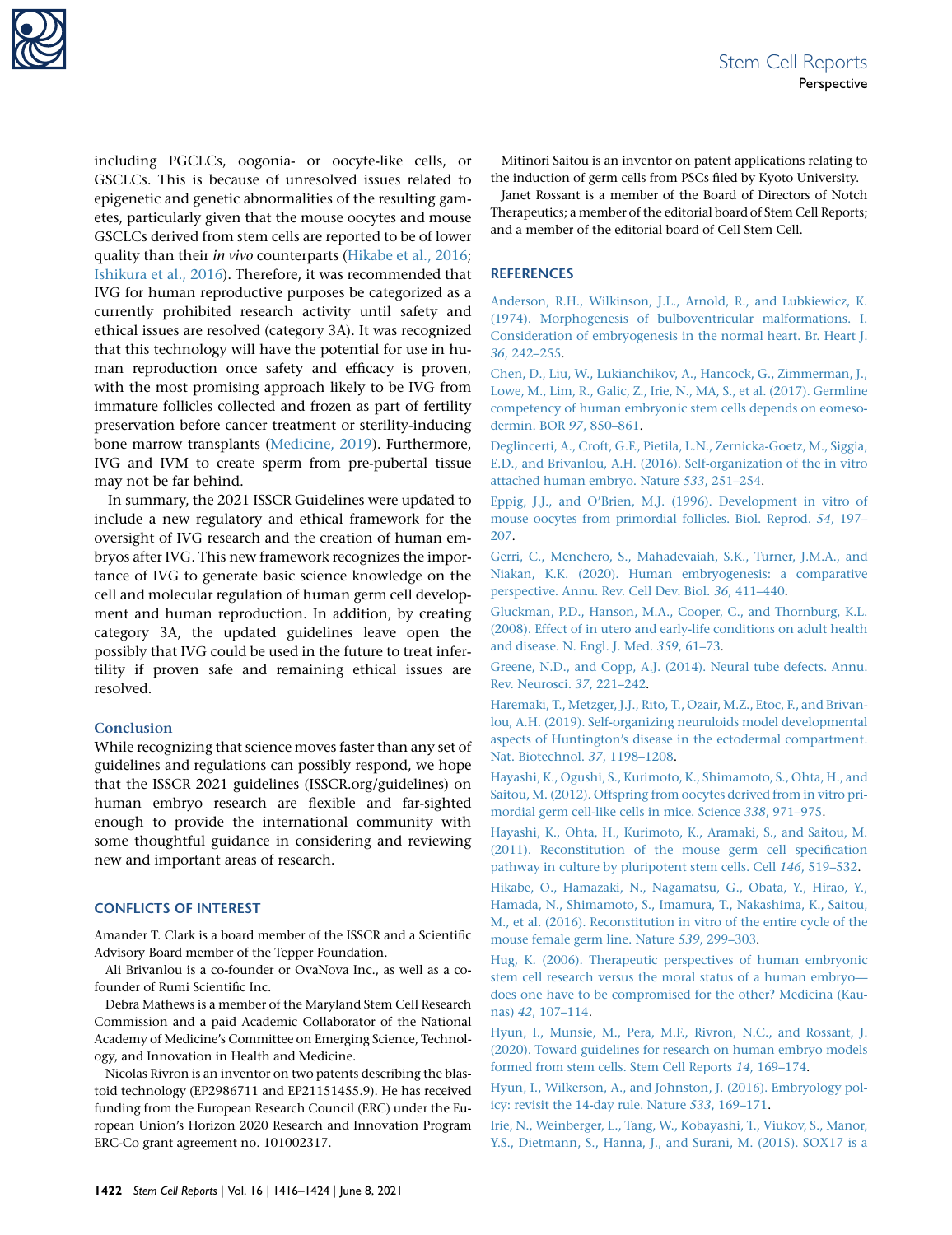[critical specifier of human primordial germ cell fate. Cell](http://refhub.elsevier.com/S2213-6711(21)00259-9/sref15) 160, 253– [268.](http://refhub.elsevier.com/S2213-6711(21)00259-9/sref15)

<span id="page-7-19"></span>[Ishikura, Y., Yabuta, Y., Ohta, H., Hayashi, K., Nakamura, T., Oka](http://refhub.elsevier.com/S2213-6711(21)00259-9/sref16)[moto, I., Yamamoto, T., Kurimoto, K., Shirane, K., Sasaki, H.,](http://refhub.elsevier.com/S2213-6711(21)00259-9/sref16) [et al. \(2016\). In vitro derivation and propagation of spermatogo](http://refhub.elsevier.com/S2213-6711(21)00259-9/sref16)[nial stem cell activity from mouse pluripotent stem cells. Cell](http://refhub.elsevier.com/S2213-6711(21)00259-9/sref16) Rep. 17[, 2789–2804](http://refhub.elsevier.com/S2213-6711(21)00259-9/sref16).

<span id="page-7-6"></span>[Kime, C., Kiyonari, H., Ohtsuka, S., Kohbayashi, E., Asahi, M., Ya](http://refhub.elsevier.com/S2213-6711(21)00259-9/sref17)[manaka, S., Takahashi, M., and Tomoda, K. \(2019\). Induced 2C](http://refhub.elsevier.com/S2213-6711(21)00259-9/sref17) [expression and implantation-competent blastocyst-like cysts](http://refhub.elsevier.com/S2213-6711(21)00259-9/sref17) [from primed pluripotent stem cells. Stem Cell Reports](http://refhub.elsevier.com/S2213-6711(21)00259-9/sref17) 13, 485– [498.](http://refhub.elsevier.com/S2213-6711(21)00259-9/sref17)

<span id="page-7-7"></span>[Li, R., Zhong, C., Yu, Y., Liu, H., Sakurai, M., Yu, L., Min, Z., Shi, L.,](http://refhub.elsevier.com/S2213-6711(21)00259-9/sref18) [Wei, Y., Takahashi, Y., et al. \(2019\). Generation of blastocyst-like](http://refhub.elsevier.com/S2213-6711(21)00259-9/sref18) [structures from mouse embryonic and adult cell cultures. Cell](http://refhub.elsevier.com/S2213-6711(21)00259-9/sref18) 179[, 687–702 e618](http://refhub.elsevier.com/S2213-6711(21)00259-9/sref18).

<span id="page-7-10"></span>[Liu, X., Tan, J.P., Schroder, J., Aberkane, A., Ouyang, J.F., Mohen](http://refhub.elsevier.com/S2213-6711(21)00259-9/sref19)[ska, M., Lim, S.M., Sun, Y.B.Y., Chen, J., Sun, G., et al. \(2021\).](http://refhub.elsevier.com/S2213-6711(21)00259-9/sref19) [Modelling human blastocysts by reprogramming fibroblasts into](http://refhub.elsevier.com/S2213-6711(21)00259-9/sref19) [iBlastoids. Nature](http://refhub.elsevier.com/S2213-6711(21)00259-9/sref19) 591, 627–632.

<span id="page-7-14"></span>[Ma, H., Zhai, J., Wan, H., Jiang, X., Wang, X., Wang, L., Xiang, Y.,](http://refhub.elsevier.com/S2213-6711(21)00259-9/sref20) [He, X., Zhao, Z.A., Zhao, B., et al. \(2019\). In vitro culture of cyno](http://refhub.elsevier.com/S2213-6711(21)00259-9/sref20)[molgus monkey embryos beyond early gastrulation. Science](http://refhub.elsevier.com/S2213-6711(21)00259-9/sref20) 366, [eaax7890.](http://refhub.elsevier.com/S2213-6711(21)00259-9/sref20)

<span id="page-7-16"></span>[Matthews, K.R., and Morali, D. \(2020\). National human embryo](http://refhub.elsevier.com/S2213-6711(21)00259-9/sref21) [and embryoid research policies: a survey of 22 top research-inten](http://refhub.elsevier.com/S2213-6711(21)00259-9/sref21)[sive countries. Regen. Med.](http://refhub.elsevier.com/S2213-6711(21)00259-9/sref21) 15, 1905–1917.

<span id="page-7-26"></span>[Medicine P C o t A S f R. \(2019\). Fertility preservation in patients](http://refhub.elsevier.com/S2213-6711(21)00259-9/sref22) [undergoing gonadotoxic therapy or gonadectomy: a committee](http://refhub.elsevier.com/S2213-6711(21)00259-9/sref22) [opinion. Fertil. Sterility](http://refhub.elsevier.com/S2213-6711(21)00259-9/sref22) 112, 1022–1033.

<span id="page-7-17"></span>Miller, M.T., Strömland, K., Ventura, L., Johansson, M., Bandim, [J.M., and Gillberg, C. \(2005\). Autism associated with conditions](http://refhub.elsevier.com/S2213-6711(21)00259-9/sref23) [characterized by developmental errors in early embryogenesis: a](http://refhub.elsevier.com/S2213-6711(21)00259-9/sref23) [mini review. Int. J. Dev. Neurosci.](http://refhub.elsevier.com/S2213-6711(21)00259-9/sref23) 23, 201–219.

<span id="page-7-4"></span>[Moris, N., Anlas, K., van den Brink, S.C., Alemany, A., Schroder, J.,](http://refhub.elsevier.com/S2213-6711(21)00259-9/sref24) [Ghimire, S., Balayo, T., van Oudenaarden, A., and Martinez Arias,](http://refhub.elsevier.com/S2213-6711(21)00259-9/sref24) [A. \(2020\). An in vitro model of early anteroposterior organization](http://refhub.elsevier.com/S2213-6711(21)00259-9/sref24) [during human development. Nature](http://refhub.elsevier.com/S2213-6711(21)00259-9/sref24) 582, 410–415.

<span id="page-7-20"></span>[Morohaku, K., Tanimoto, R., Sasaki, K., Kawahara-Miki, R., Kono,](http://refhub.elsevier.com/S2213-6711(21)00259-9/sref25) [T., Hayashi, K., Hirao, Y., and Obata, Y. \(2016\). Complete in vitro](http://refhub.elsevier.com/S2213-6711(21)00259-9/sref25) [generation of fertile oocytes from mouse primordial germ cells.](http://refhub.elsevier.com/S2213-6711(21)00259-9/sref25) [Proc. Natl. Acad. Sci. U S A](http://refhub.elsevier.com/S2213-6711(21)00259-9/sref25) 113, 9021–9026.

<span id="page-7-12"></span>[Nakamura, T., Yabuta, Y., Okamoto, I., Sasaki, K., Iwatani, C., Tsu](http://refhub.elsevier.com/S2213-6711(21)00259-9/sref26)[chiya, H., and Saitou, M. \(2017\). Single-cell transcriptome of early](http://refhub.elsevier.com/S2213-6711(21)00259-9/sref26) [embryos and cultured embryonic stem cells of cynomolgus mon](http://refhub.elsevier.com/S2213-6711(21)00259-9/sref26)[keys. Sci. Data](http://refhub.elsevier.com/S2213-6711(21)00259-9/sref26) 4, 170067.

<span id="page-7-15"></span>[Niu, Y., Sun, N., Li, C., Lei, Y., Huang, Z., Wu, J., Si, C., Dai, X., Liu,](http://refhub.elsevier.com/S2213-6711(21)00259-9/sref27) [C., Wei, J., et al. \(2019\). Dissecting primate early post-implantation](http://refhub.elsevier.com/S2213-6711(21)00259-9/sref27) [development using long-term in vitro embryo culture. Science](http://refhub.elsevier.com/S2213-6711(21)00259-9/sref27) 366[, eaaw5754.](http://refhub.elsevier.com/S2213-6711(21)00259-9/sref27)

<span id="page-7-21"></span>[O'Brien, M.J., Pendola, J.K., and Eppig, J.J. \(2003\). A revised proto](http://refhub.elsevier.com/S2213-6711(21)00259-9/sref28)[col for in vitro development of mouse oocytes from primordial fol](http://refhub.elsevier.com/S2213-6711(21)00259-9/sref28)[licles dramatically improves their developmental competence.](http://refhub.elsevier.com/S2213-6711(21)00259-9/sref28) [Biol. Reprod.](http://refhub.elsevier.com/S2213-6711(21)00259-9/sref28) 68, 1682–1686.

<span id="page-7-18"></span>[Ohinata, Y., Ohta, H., Shigeta, M., Yamanaka, K., Wakayama, T.,](http://refhub.elsevier.com/S2213-6711(21)00259-9/sref29) [and Saitou, M. \(2009\). A signaling principle for the specification](http://refhub.elsevier.com/S2213-6711(21)00259-9/sref29) [of the germ cell lineage in mice. Cell](http://refhub.elsevier.com/S2213-6711(21)00259-9/sref29) 137, 571–584.

<span id="page-7-0"></span>[Pereira Daoud, A.M., Popovic, M., Dondorp, W.J., Trani Bustos, M.,](http://refhub.elsevier.com/S2213-6711(21)00259-9/sref30) [Bredenoord, A.L., Chuva de Sousa Lopes, S.M., van den Brink, S.C.,](http://refhub.elsevier.com/S2213-6711(21)00259-9/sref30) [Roelen, B.A.J., de Wert, G., and Heindryckx, B. \(2020\). Modelling](http://refhub.elsevier.com/S2213-6711(21)00259-9/sref30) [human embryogenesis: embryo-like structures spark ethical and](http://refhub.elsevier.com/S2213-6711(21)00259-9/sref30) [policy debate. Hum. Reprod. Update](http://refhub.elsevier.com/S2213-6711(21)00259-9/sref30) 26, 779–798.

<span id="page-7-1"></span>[Rivron, N., Pera, M., Rossant, J., Martinez Arias, A., Zernicka-Goetz,](http://refhub.elsevier.com/S2213-6711(21)00259-9/sref31) [M., Fu, J., van den Brink, S., Bredenoord, A., Dondorp, W., de Wert,](http://refhub.elsevier.com/S2213-6711(21)00259-9/sref31) [G., et al. \(2018a\). Debate ethics of embryo models from stem cells.](http://refhub.elsevier.com/S2213-6711(21)00259-9/sref31) Nature 564[, 183–185.](http://refhub.elsevier.com/S2213-6711(21)00259-9/sref31)

<span id="page-7-8"></span>[Rivron, N.C., Frias-Aldeguer, J., Vrij, E.J., Boisset, J.C., Korving, J.,](http://refhub.elsevier.com/S2213-6711(21)00259-9/sref32) [Vivie, J., Truckenmuller, R.K., van Oudenaarden, A., van Blitters](http://refhub.elsevier.com/S2213-6711(21)00259-9/sref32)[wijk, C.A., and Geijsen, N. \(2018b\). Blastocyst-like structures](http://refhub.elsevier.com/S2213-6711(21)00259-9/sref32) [generated solely from stem cells. Nature](http://refhub.elsevier.com/S2213-6711(21)00259-9/sref32) 557, 106–111.

<span id="page-7-13"></span>[Sasaki, K., Nakamura, T., Okamoto, I., Yabuta, Y., Iwatani, C., Tsu](http://refhub.elsevier.com/S2213-6711(21)00259-9/sref33)[chiya, H., Seita, Y., Nakamura, S., Shiraki, N., Takakuwa, T., et al.](http://refhub.elsevier.com/S2213-6711(21)00259-9/sref33) [\(2016\). The germ cell fate of cynomolgus monkeys is specified in](http://refhub.elsevier.com/S2213-6711(21)00259-9/sref33) [the nascent amnion. Dev. Cell](http://refhub.elsevier.com/S2213-6711(21)00259-9/sref33) 39, 169–185.

<span id="page-7-24"></span>[Sasaki, K., Yokobayashi, S., Nakamura, T., Okamoto, I., Yabuta, Y.,](http://refhub.elsevier.com/S2213-6711(21)00259-9/sref34) [Kurimoto, K., Ohta, H., Moritoki, Y., Iwatani, C., Tsuchiya, H.,](http://refhub.elsevier.com/S2213-6711(21)00259-9/sref34) [et al. \(2015\). Robust in vitro induction of human germ cell fate](http://refhub.elsevier.com/S2213-6711(21)00259-9/sref34) [from pluripotent stem cells. Cell Stem Cell](http://refhub.elsevier.com/S2213-6711(21)00259-9/sref34) 17, 178–194.

<span id="page-7-22"></span>[Sato, T., Katagiri, K., Gohbara, A., Inoue, K., Ogonuki, N., Ogura, A.,](http://refhub.elsevier.com/S2213-6711(21)00259-9/sref35) [Kubota, Y., and Ogawa, T. \(2011a\). In vitro production of func](http://refhub.elsevier.com/S2213-6711(21)00259-9/sref35)[tional sperm in cultured neonatal mouse testes. Nature](http://refhub.elsevier.com/S2213-6711(21)00259-9/sref35) 471, 504– [507.](http://refhub.elsevier.com/S2213-6711(21)00259-9/sref35)

<span id="page-7-23"></span>[Sato, T., Katagiri, K., Yokonishi, T., Kubota, Y., Inoue, K., Ogonuki,](http://refhub.elsevier.com/S2213-6711(21)00259-9/sref36) [N., Matoba, S., Ogura, A., and Ogawa, T. \(2011b\). In vitro produc](http://refhub.elsevier.com/S2213-6711(21)00259-9/sref36)[tion of fertile sperm from murine spermatogonial stem cell lines.](http://refhub.elsevier.com/S2213-6711(21)00259-9/sref36) [Nat. Commun.](http://refhub.elsevier.com/S2213-6711(21)00259-9/sref36) 2, 472.

<span id="page-7-2"></span>[Sawai, T., Minakawa, T., Pugh, J., Akatsuka, K., Yamashita, J.K., and](http://refhub.elsevier.com/S2213-6711(21)00259-9/sref37) [Fujita, M. \(2020\). The moral status of human embryo-like struc](http://refhub.elsevier.com/S2213-6711(21)00259-9/sref37)[tures: potentiality matters? The moral status of human synthetic](http://refhub.elsevier.com/S2213-6711(21)00259-9/sref37) [embryos. EMBO Rep.](http://refhub.elsevier.com/S2213-6711(21)00259-9/sref37) 21, e50984.

<span id="page-7-11"></span>[Shahbazi, M.N., Jedrusik, A., Vuoristo, S., Recher, G., Hupalowska,](http://refhub.elsevier.com/S2213-6711(21)00259-9/sref38) [A., Bolton, V., Fogarty, N.N.M., Campbell, A., Devito, L., Ilic, D.,](http://refhub.elsevier.com/S2213-6711(21)00259-9/sref38) [et al. \(2016\). Self-organization of the human embryo in the](http://refhub.elsevier.com/S2213-6711(21)00259-9/sref38) [absence of maternal tissues. Nat. Cell Biol.](http://refhub.elsevier.com/S2213-6711(21)00259-9/sref38) 18, 700–708.

<span id="page-7-9"></span>[Sozen, B., Cox, A.L., De Jonghe, J., Bao, M., Hollfelder, F., Glover,](http://refhub.elsevier.com/S2213-6711(21)00259-9/sref39) [D.M., and Zernicka-Goetz, M. \(2019\). Self-organization of mouse](http://refhub.elsevier.com/S2213-6711(21)00259-9/sref39) [stem cells into an extended potential blastoid. Dev. Cell](http://refhub.elsevier.com/S2213-6711(21)00259-9/sref39) 51, 698– [712.e8](http://refhub.elsevier.com/S2213-6711(21)00259-9/sref39).

<span id="page-7-25"></span>[Telfer, E.E. \(2019\). Future developments: in vitro growth \(IVG\) of](http://refhub.elsevier.com/S2213-6711(21)00259-9/sref40) [human ovarian follicles. Acta Obstet. Gynecol. Scand.](http://refhub.elsevier.com/S2213-6711(21)00259-9/sref40) 98, 653– [658.](http://refhub.elsevier.com/S2213-6711(21)00259-9/sref40)

<span id="page-7-5"></span>[van den Brink, S.C., Baillie-Johnson, P., Balayo, T., Hadjantonakis,](http://refhub.elsevier.com/S2213-6711(21)00259-9/sref41) [A.K., Nowotschin, S., Turner, D.A., and Martinez Arias, A. \(2014\).](http://refhub.elsevier.com/S2213-6711(21)00259-9/sref41) [Symmetry breaking, germ layer specification and axial organisa](http://refhub.elsevier.com/S2213-6711(21)00259-9/sref41)[tion in aggregates of mouse embryonic stem cells. Development](http://refhub.elsevier.com/S2213-6711(21)00259-9/sref41) 141[, 4231–4242.](http://refhub.elsevier.com/S2213-6711(21)00259-9/sref41)

<span id="page-7-3"></span>[Warmflash, A., Sorre, B., Etoc, F., Siggia, E.D., and Brivanlou, A.H.](http://refhub.elsevier.com/S2213-6711(21)00259-9/sref42) [\(2014\). A method to recapitulate early embryonic spatial](http://refhub.elsevier.com/S2213-6711(21)00259-9/sref42)